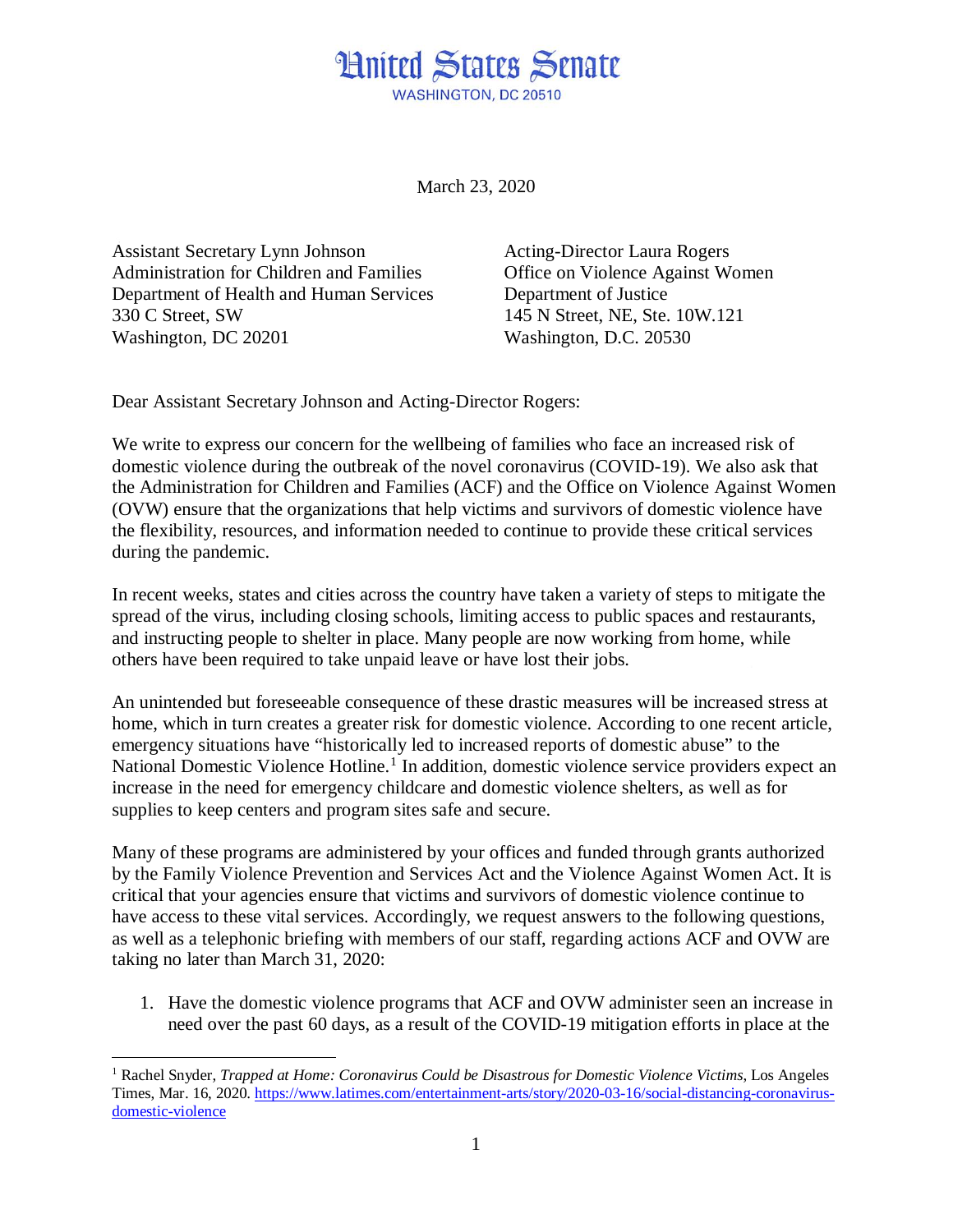local, state, and federal level? If so, please provide detail, to the extent possible, broken down by state or territory.

- 2. How have the domestic violence programs administered by your offices been strained as a result of the ongoing COVID-19 pandemic?
- 3. What steps have ACF and OVW taken to prepare for a potential rise in the need for domestic violence programs or services?
- 4. What will ACF and OVW do to provide organizations an opportunity to request additional financial support to respond to an increased demand for services?
- 5. What steps has ACF and OVW taken to ensure that survivors continue to have to access to judicial proceedings, including the opportunity to seek a protective order?
- 6. What steps will ACF and OVW take to provide greater flexibility for service providers who may be required to alter their programs without risking their eligibility for funding?
- 7. If programs have to close or suspend services due to COVID-19, will ACF and OVW offer grantees flexibility to continue to support the programs' employees?
- 8. What information or resources have you made available to domestic violence organizations, particularly with regard to ensuring the safety of front line employees?
- 9. Have ACF and OVW provided guidance about how organizations should alter their operations in order to maintain services while providing for the safety of staff, including remote or mobile operations?
- 10. What additional guidance or resources are ACF and OVW providing domestic violence organizations that serve American Indians / Alaska Natives, rural, and underserved communities?

Thank you for your attention to this important matter. We urge you to take immediate action to prepare for a potential increase in incidents of domestic violence and look forward to your prompt response.

Sincerely,

 $\sim$  Klob-berg spa / rasbourgher

Amy Klobuchar Lisa Murkowski Robert P. Casey, Jr.

/s/ Robert P. Casey, Jr.

United States Senator United States Senator United States Senator

 $\leq$   $\mathcal{A}$  Nasideri

Bernard Sanders United States Senator

Mui allen

Christopher A. Coons United States Senator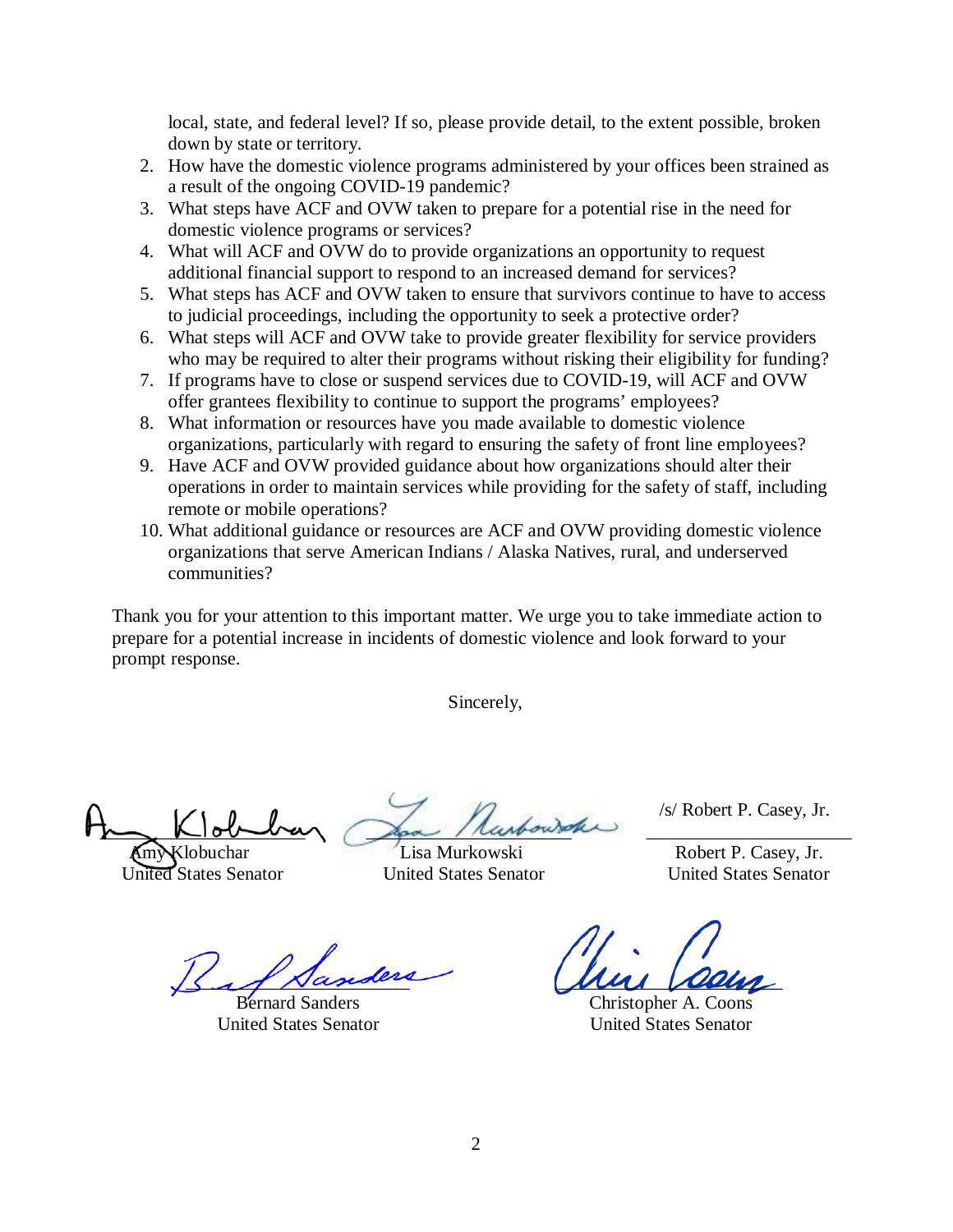Thezu  $K$  Dirais

Maize K. Hirono United States Senator

Richard Bles

Richard Blumenthal United States Senator

Kirstu

Kirsten Gillibrand United States Senator

 $Lww \sim 11$  ain

Edward<sup>1</sup>. Markey United States Senator

 $\mu$  is  $\mu$ Tina Smith

United States Senator

 $\rho$  and  $\rho$ 

Jon Tester United States Senator

 $T$ Sherrod Brown

United States Senator

 $M_{\rm K}$ u Haman

Margaret Wood Hassan United States Senator

/s/ Jack Reed

\_\_\_\_\_\_\_\_\_\_\_\_\_\_\_\_\_\_\_\_\_\_\_\_ Jack Reed United States Senator

pour moin

Jacky Rosen United States Senator

 $\mu$ male Kamala D. Harris

United States Senator

 $\bigcup$ icu Inten

Richard J. Durbin United States Senator